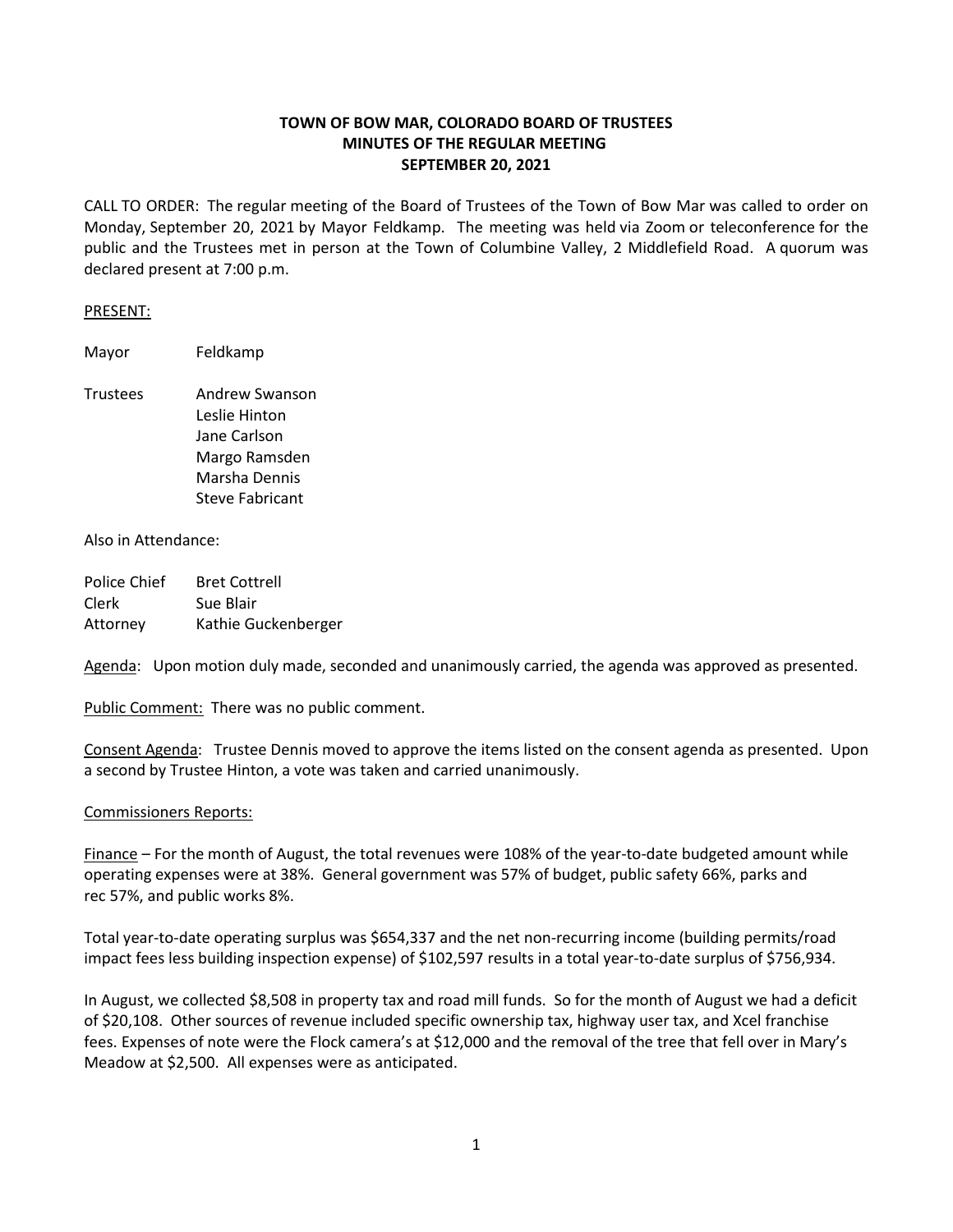Public Safety - Chief Cottrell reviewed the monthly public safety report.

Building – Trustee Carlson reviewed the month building report. In August, the Town collected \$500.00 in permit fees, \$0 in transportation utility fees, and \$100.00 in licensing fees for a total of \$600.00. The building inspector was paid \$3,375.00.

Berry Curve – Rick Pilgrim joined the meeting and reported that the revised proposal from David Evans was received today. To use Jeffco Open Space funds on this project, Jeffco requires a formal RFP. David Evans & Associates will be designing the project and preparing the required RFP. The proposal is for \$34,600, and there may be some additional expense. Mr. Pilgrim stated that if a Notice to Proceed is issued by September, 30<sup>th</sup>, the completion date is November 30. Mayor Feldkamp stated that there is a slim chance the work may be completed before Christmas; however, it is more likely to be done in the spring of 2022. In addition, Mayor Feldkamp stated that the estimate to complete the construction of Berry Curve is estimated between \$85,000-\$125,000. David Evans & Associates will be providing their standard contract that will be reviewed by the Town's legal counsel. Director Fabricant moved that the Board approve an expenditure not to exceed \$40,000 for the design work and RFP preparation, and that the Board authorize Mayor Feldkamp to execute the contract was reviewed and approved by legal counsel. Upon second by Director Ramsden, vote was taken and motion carried unanimously. The Board thanked Mr. Pilgrim for his efforts on behalf of the Town.

Parks and Recreation - Trustee Hinton reported that someone hit the roundabout at Sheridan and took out the light. Trustee Hinton wanted to thank Dave Person and Dan Adams for mowing a wide path through Mary's Meadow. The street signs are delayed. She called the vendor to schedule pick-up and they stated that would not be manufacturing the signs.

Public Works - Trustee Fabricant reported that paving will be completed this week, and the 2021 road improvement project will be finished next week. The Board thanked Trustee Fabricant for his oversight and success of the project. He requested that if anyone notice potholes within the Town that need repaired to let him know so that the contractor while on site can repair them. The contractor working at the Pagle's home tore up the asphalt in front of their home. Discussion ensued regarding who should pay for the repair to the roadway. Kathie Guckenberger will be reviewing the code regarding this issue.

Intergovernmental – *Trash Update* - Trustee Ramsden reported that she and Attorney Guckenberger continue to negotiate a new contract for trash. They are waiting on additional information from Republic.

*Congressional Redistricting* - Trustee Ramsden did request that all of the Town be placed in District 6. The redistricting commission agreed that all Town voters will be included in District 6. The Board thanked Trustee Ramsden for her efforts on redistricting.

Attorney's Report - Attorney Guckenberger had no report.

Clerk's Comments: Clerk Blair stated that the next meeting is scheduled for October 18, 2021. Clerk Blair requested agenda items for the work session scheduled for September 27, 2021. Agenda items for this work session are: (1) gate issue and how to proceed; (2) DRB oversight and approval process – in particular relating to landscaping; (3) junipers on Sheridan circle; and (4) continued maintenance of Town signage.